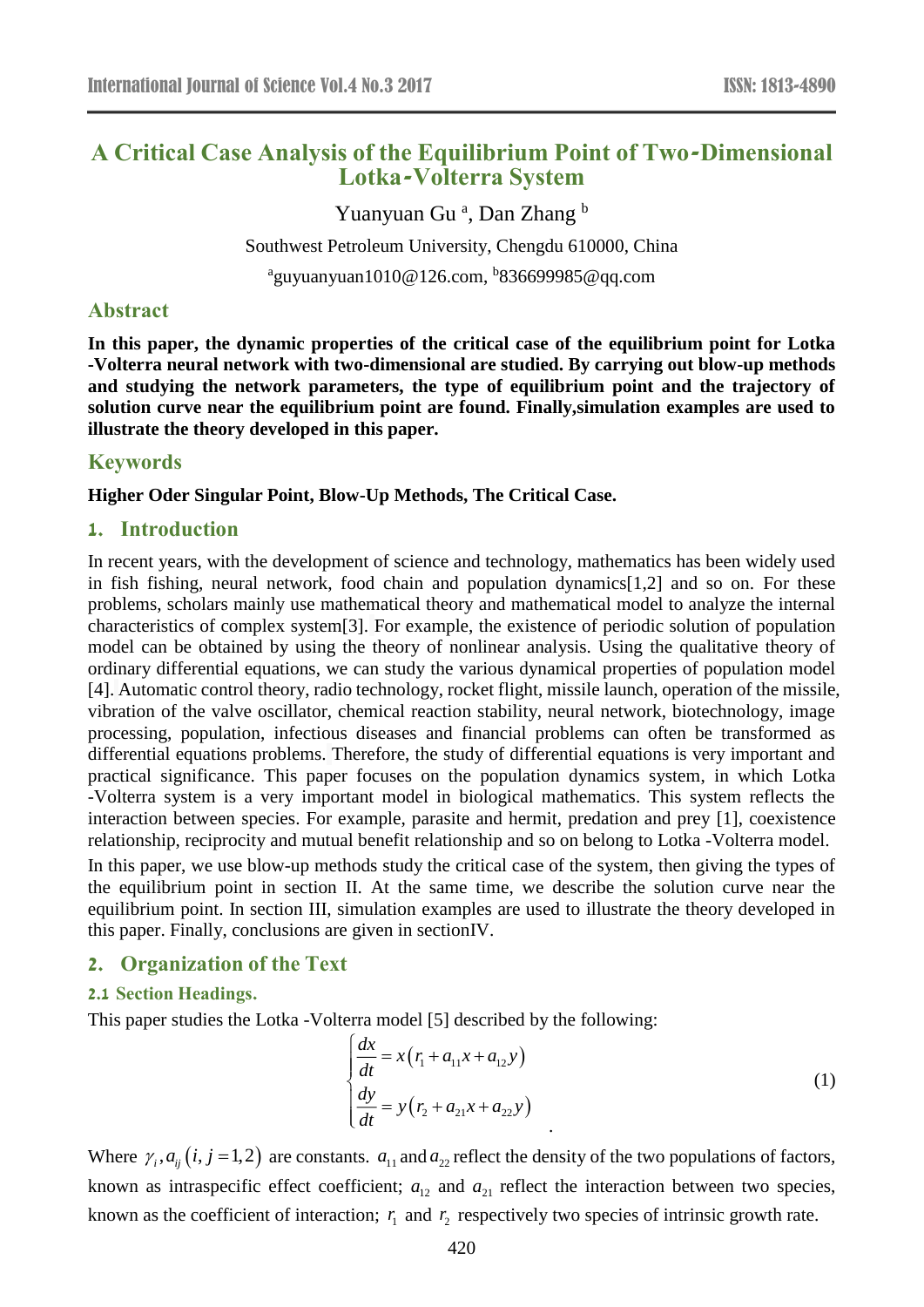The model (1) exists equilibrium points  $(0, 0)$ , it is easy to verify that the equilibrium is hyperbolic equilibrium[6]. According to The Hartman-Grobman Theorem [3], we know, the nonlinear system (1) and its corresponding linear system have the same topologically structure in a neighborhood of the hyperbolic equilibrium point. For the linear system of the system  $(1)$ , we get its eigenvalues  $r_1$  and  $r_2$ . If the equilibrium point is the origin, one of the eigenvalues of the corresponding linear system is zero, in this case, we called the equilibrium point as a high order singularity [6].

For  $r_1 = 0, r_2 > 0$ , the system(1) can be written as

$$
\begin{cases}\n\frac{dx}{dt} = x(a_{11}x + a_{12}y) \\
\frac{dy}{dt} = y(r_2 + a_{21}x + a_{22}y)\n\end{cases}
$$
\n(2)

In this case, we brow up the higher order singularity along the x-axis and y-axis [7]. The basic idea: the higher order singularity of a planar system is decomposed into several primary singular points by the coordinate transformation. And studying the distribution of the trajectories near these primary singularities and then shrinking them to a point. Finally we can get the trajectory structure near the high-order singular point. Based on the above ideas, we have the transformation:

$$
\begin{cases}\n x = r\overline{x} \\
 y = r\overline{y}\n\end{cases}\n r \in [0, \infty)
$$
\n(3)

In the (3), respectively, let  $\bar{x} = \pm 1$  and  $y = \pm 1$ , The transformation (3) turn into the following four transformations:

$$
\begin{cases} x = r \\ y = ry \end{cases} (I), \ \begin{cases} x = -r \\ y = ry \end{cases} (II), \ \begin{cases} x = r\overline{x} \\ y = r \end{cases} (III), \ \begin{cases} x = r\overline{x} \\ y = -r \end{cases} (IV),
$$

We call them as the x- direction coordinate card and the y-direction coordinate card. This is, the points which lie the x-y plane are turned to the points which lie the  $r - y$  plane or  $r - x$  plane. After the trajectories on the four coordinate cards are clearly studied, the information of these coordinate cards is transferred to the field outside the unit circle. Finally, the unit circumference is shrinked to a

By the transformation (I), we can get  $\overline{y} = \frac{y}{x} = \tan$  $=\frac{y}{x} = \tan \theta$ , when  $(r, \theta) \in [0, \delta] \times (-\frac{\pi}{2}, \frac{\pi}{2})$ , transformation  $\phi:(r,\theta) \to (r,\overline{y})$  map the right half cylinder into its tangent rectangle neighborhood  $(r, y) \in [0, \delta] \times (-\infty, +\infty)$ . So we translate the calculation on the cylinder into the rectangle plane. In the near each elementary singular point,  $\dot{r}$  gives the the normal direction of the trajectory and  $\dot{\theta}$  gives the tangent direction of trajectory. Thereby the trajectory structure is obtained on the outside of the unit ( $r > 0$ ). Finally shrinking the unit circle to the origin, we get the trajectory structure of original system  $(1)$  near the high order singular point  $(0,0)$ .

 $a_{11}$  reflect intraspecific effect coefficient. Considering the actual situation, the individual is mutually exclusive as  $t \to \infty$ , so  $a_{11} < 0$ . Based on the above idea, we get the trajectories of the system (1) in the near singular point of higher order as shown in figure.1. Obviously, the equilibrium point is a saddle-node.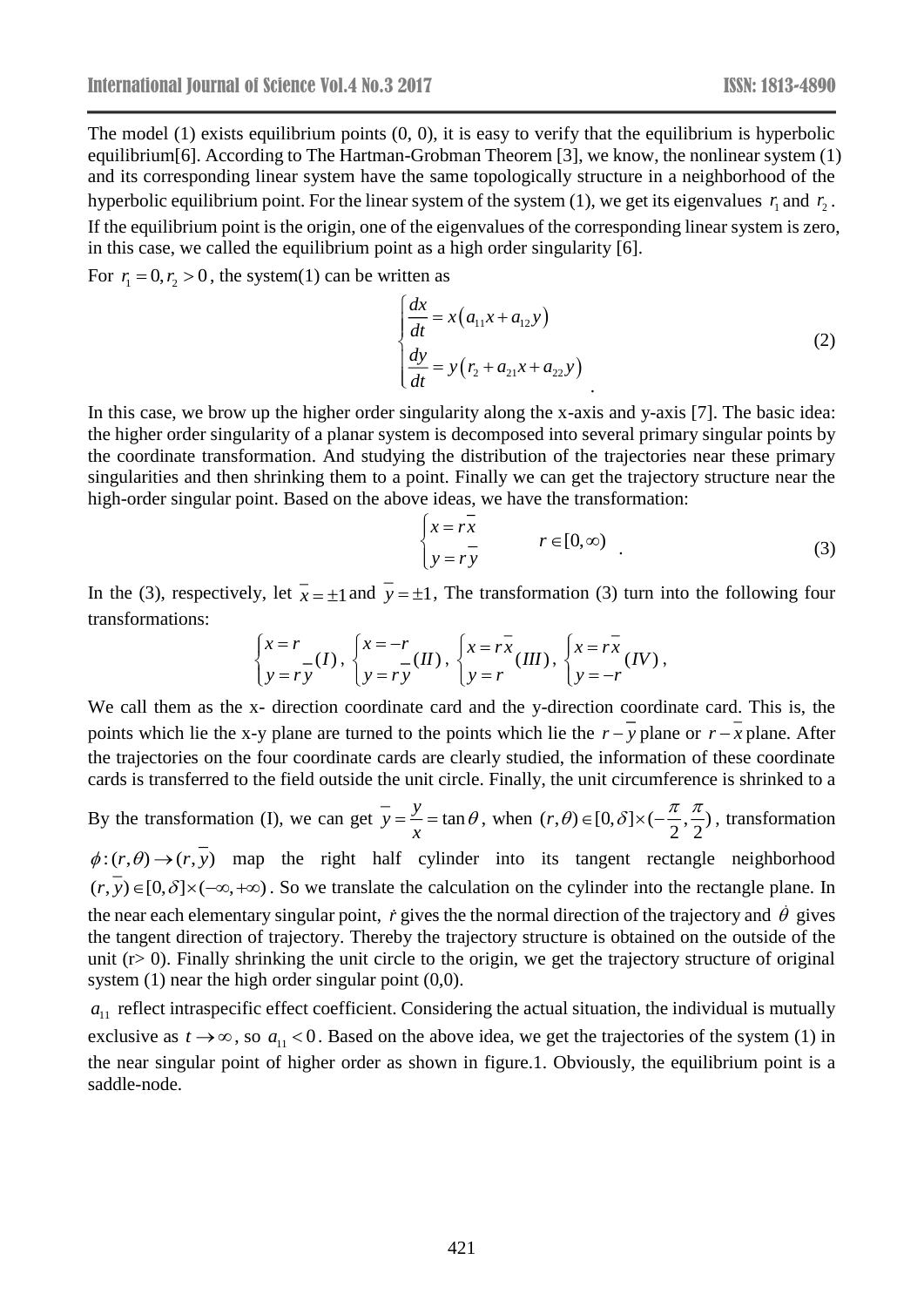

Fig.1 The trajectories of the system (1) in the near origin.

#### **2.2 Simulation example**

In this section, two simulation examples are presented to illustrate the theorems developed in the paper.

Example 1: consider a 2-D neural network, as the following:

$$
\begin{cases}\n\frac{dx}{dt} = x(-x-2y) \\
\frac{dy}{dt} = y(2+3x+y)\n\end{cases}
$$
\n(4)

It's solution trajectories in the near 0(0, 0) as shown in Figure. 2 by Maple.



Fig.2 The trajectories of the system (4) in the near origin.

Example 2: consider a 2-D neural network, as the following:

$$
\begin{cases}\n\frac{dx}{dt} = x(-2x - y) \\
\frac{dy}{dt} = y(1 + 3x + y)\n\end{cases} (5)
$$

The solution trajectories of the system  $(5)$  in the near  $0(0, 0)$  as shown in Figure. 3.